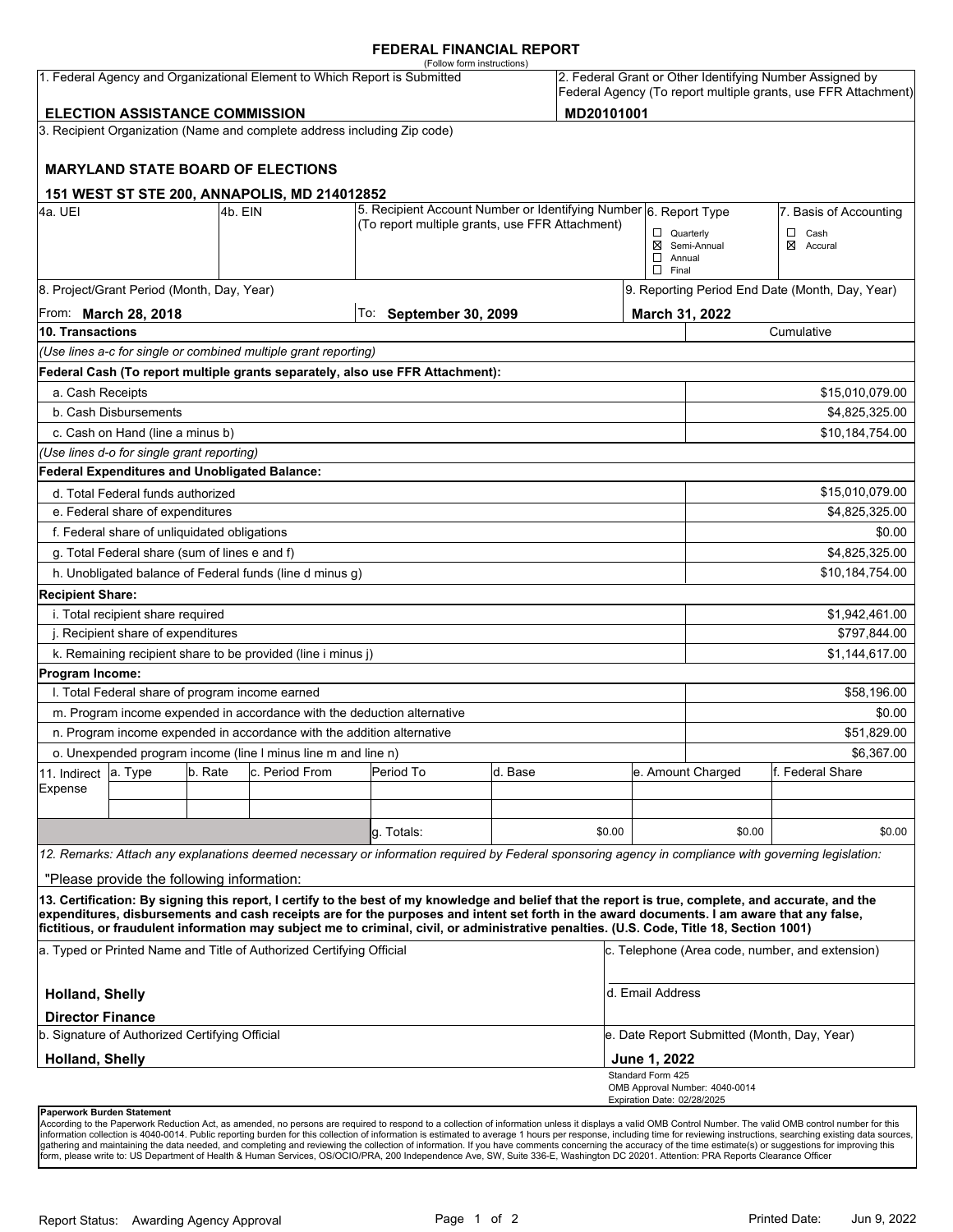| <b>FEDERAL FINANCIAL REPORT</b><br>(Additional Page) |                                                                                                                                                                                                                                                                                                                                        |  |  |  |  |
|------------------------------------------------------|----------------------------------------------------------------------------------------------------------------------------------------------------------------------------------------------------------------------------------------------------------------------------------------------------------------------------------------|--|--|--|--|
| Federal Agency & Organization                        | : ELECTION ASSISTANCE COMMISSION                                                                                                                                                                                                                                                                                                       |  |  |  |  |
| Federal Grant ID<br>÷                                | MD20101001                                                                                                                                                                                                                                                                                                                             |  |  |  |  |
| <b>Recipient Organization</b>                        | MARYLAND STATE BOARD OF ELECTIONS                                                                                                                                                                                                                                                                                                      |  |  |  |  |
|                                                      | 151 WEST ST STE 200, ANNAPOLIS, MD 214012852                                                                                                                                                                                                                                                                                           |  |  |  |  |
| UEI                                                  |                                                                                                                                                                                                                                                                                                                                        |  |  |  |  |
| UEI Status when Certified                            |                                                                                                                                                                                                                                                                                                                                        |  |  |  |  |
| <b>EIN</b>                                           |                                                                                                                                                                                                                                                                                                                                        |  |  |  |  |
| <b>Reporting Period End Date</b>                     | March 31, 2022                                                                                                                                                                                                                                                                                                                         |  |  |  |  |
| <b>Status</b>                                        | <b>Awarding Agency Approval</b>                                                                                                                                                                                                                                                                                                        |  |  |  |  |
| <b>Remarks</b><br>×.                                 | "Please provide the following information:                                                                                                                                                                                                                                                                                             |  |  |  |  |
|                                                      | State interest earned (current fiscal year): \$ 0.00<br>State interest expended (current fiscal year): \$0.00<br>Program income earned (current fiscal year): \$ 0.00<br>Program income earned breakdown (current fiscal year): \$ Source: e.g. Sale of<br>registration list<br>Program income expended (current fiscal year): \$ 0.00 |  |  |  |  |

|  | <b>Federal Agency Review</b> |  |
|--|------------------------------|--|
|--|------------------------------|--|

Reviewer Name Phone # Email Review Date Review Comments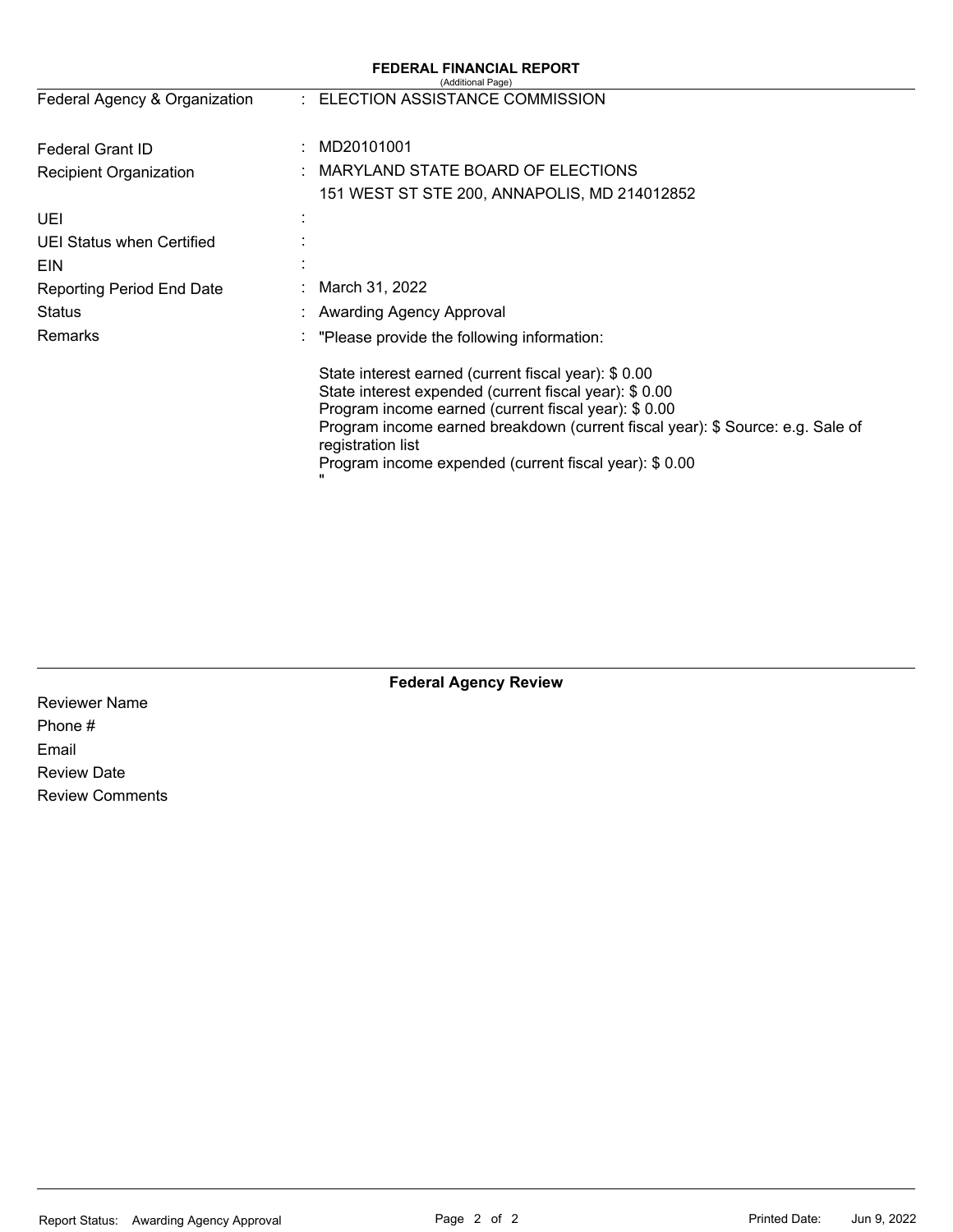# 2021-2022 EAC Progress Report

## 3. EAC Progress Report

#### **1. State or Territory:**

Maryland

## **2. Grant Number:**

MD20101001-01

#### **3. Report:**

Semi-Annual (Oct 1 - March 31)

### **4. Grant:**

Election Security

#### **5. Reporting Period Start Date**

10/01/2021

### **6. Reporting Period End Date**

03/31/2022

## 4. Progress and Narrative

7. Describe in detail what happened during this reporting period and explain how you implemented the approved grant activities in accordance with your State Plan/Program Narrative. (*Note: Your activities should align with your Grant Cost Categories Table.)*

 Voting Equipment and Process: The Maryland State Board of Elections (SBE) use the HAVA Election Security Grant for the ongoing cost related to the required network connectivity with the MDVOTERS database for same day registration during early voting and election day.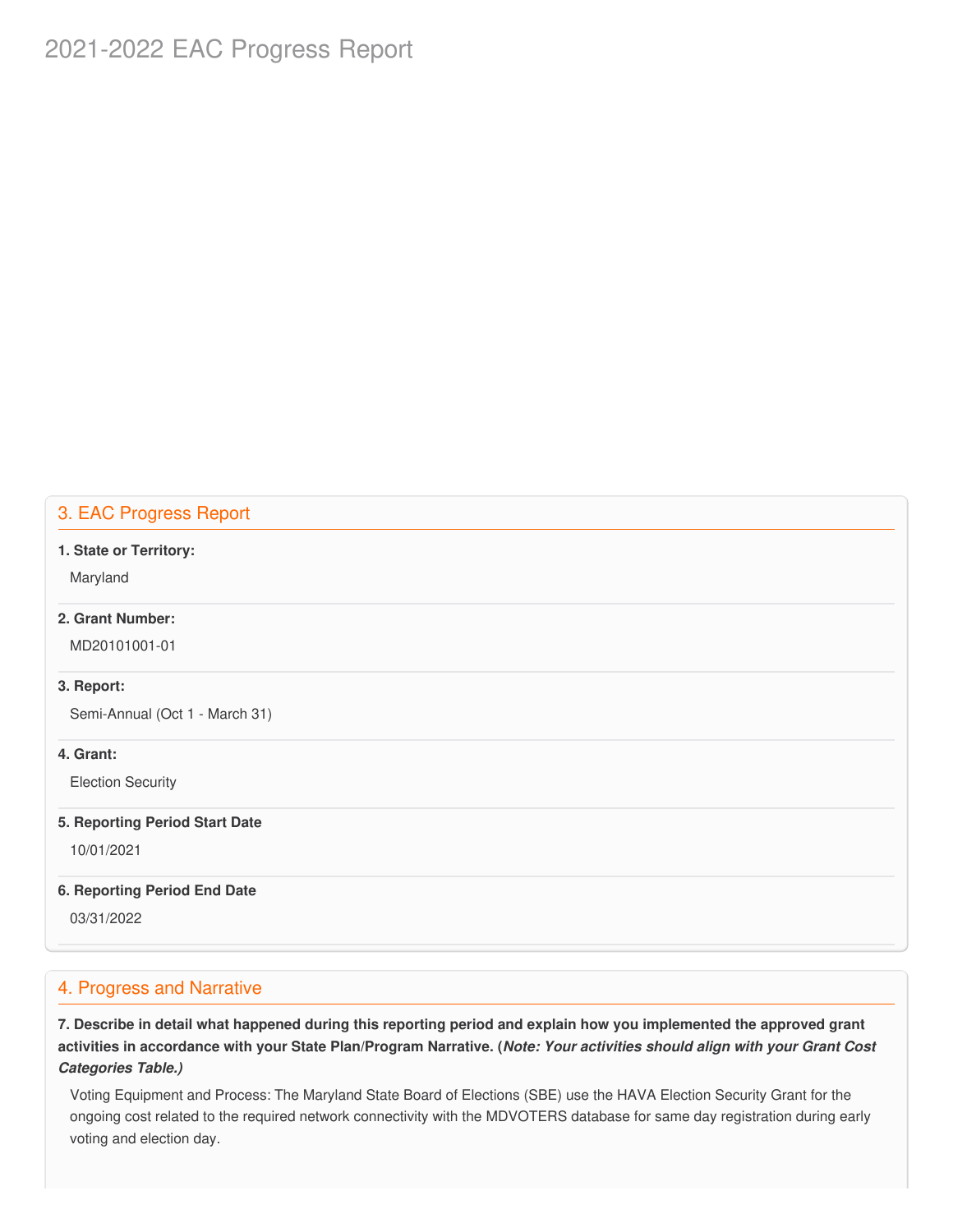Cyber Vulnerabilites: SBE has maintained computer systems operations and maintenance using patch management software to ensure all software updates are maintained on all systems. SBE procured a total risk monitoring software subscription. The subscription provides a daily updated rating, visibility into all associated risk vectors and access to 12 months of historical data for SBE's information technology vendors.

 Communication: SBE continued to used the HAVA Election Security Grant for digital risk management (DRM). DRM service detects and prevents social media misinformation, impersonation and other surface web manipulations/attacks on US elections.

8. Describe any significant changes to your program during the project, including changes to your original State  **Plan/Program Narrative or favorable developments that improved program efficiency and/or service delivery.**

N/A

### **9. Issues Encountered:**

Describe all major issues that arose during the implementation of the project and the reasons why established goals were not met, if applicable. Address each issue separately and describe whether and how the issues were resolved. Also,  **briefly discuss the implications of any unresolved issues or concerns.**

N/A

 **10. Provide a description of any training conducted, including security training.**

#### N/A

**11. Subgrants:**

 **Did your office provide subawards to local jurisdictions during this reporting period?**

No

**12. Match:**

 **Describe how you are meeting or have met the matching requirement.**

State Match:

 1. Cyber Security Services - Security Awareness monthly online training for staff, Cyber Defense and Vulnerability Scanning, RiskSense and Identity Services

2. HCLAPPscan - tool used for performing vulnerability scan on our public facing website or infrastructure

3. Post Election Audit - 2022 Primary and General Special Election for Prince George's County

13. Report on the number and type of articles of voting equipment obtained with the funds. Include the amount expended  **on the expenditure table.**

N/A

## 5. Expenditures

 **14. Current Period Amount Expended and Unliquidated Obligations**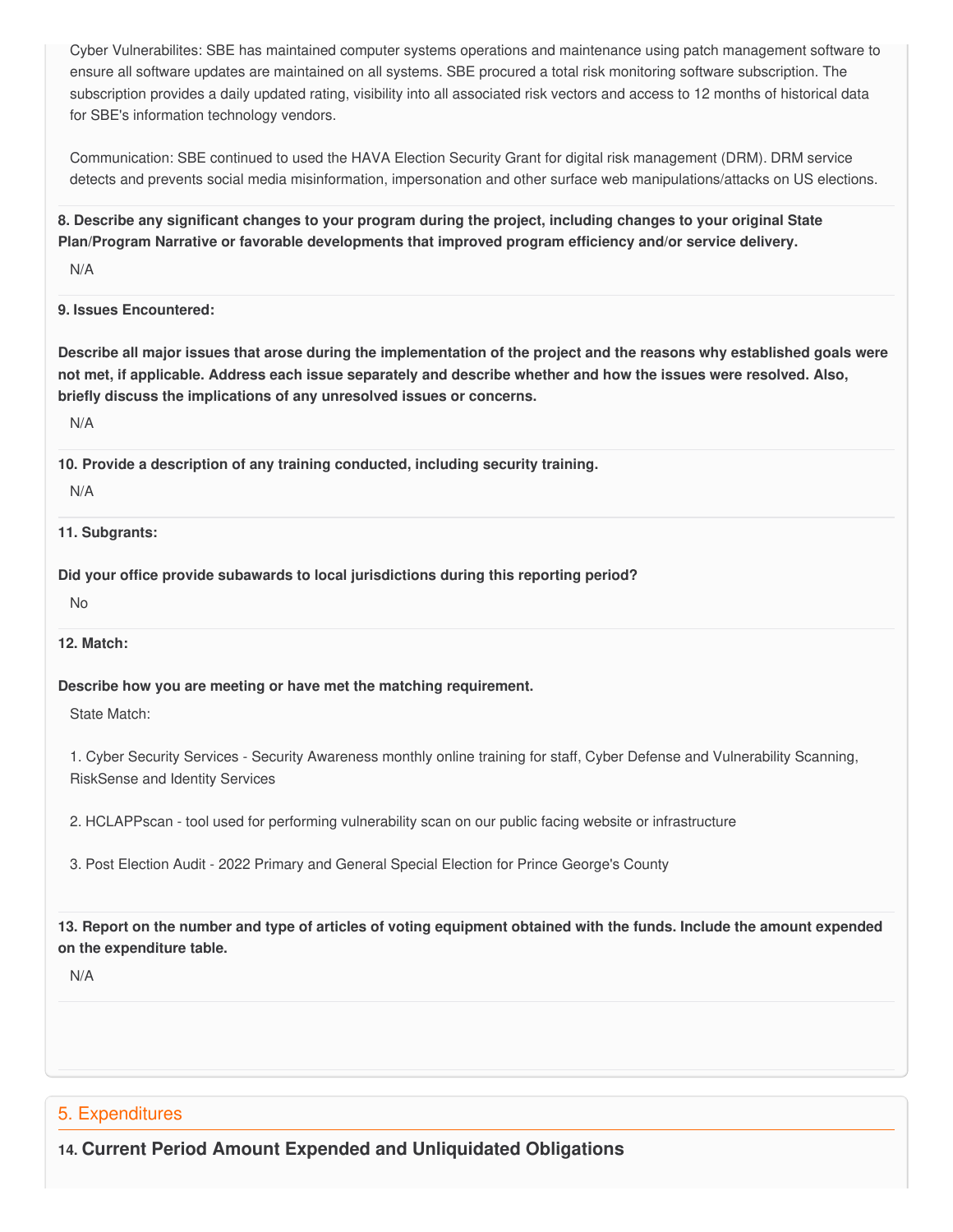## **GRANT COST CATEGORIES - FEDERAL**

 Voting Equipment and Processes: : \$88599 Cyber Security: : \$95205 Voter Education/Communications: : \$22481 Other (Specify below) : \$5410 Total : \$211695 **Comments:** \$5410 - Bank Fees

## **15. GRANT COST CATEGORIES - MATCH**

 Post-Election Auditing: : \$16657 Cyber Security: : \$12786 Total : \$29443

**Comments:**

## 7. Expenditures

#### **16. Confirm Total Grant Expenditure Amounts**

Federal : \$211695

Match : \$29443

Total : \$241138

 **OMB CONTROL NUMBER: 3265-0020**

## 8. Certification

 **Name and Contact of the authorized certifying official of the recipient.**

**First Name**

Shelly

#### **Last Name**

Holland

### **Title**

Director Budget & Finance

#### **Phone Number**

**Email Address**

 **Signature of Certifying Official:**